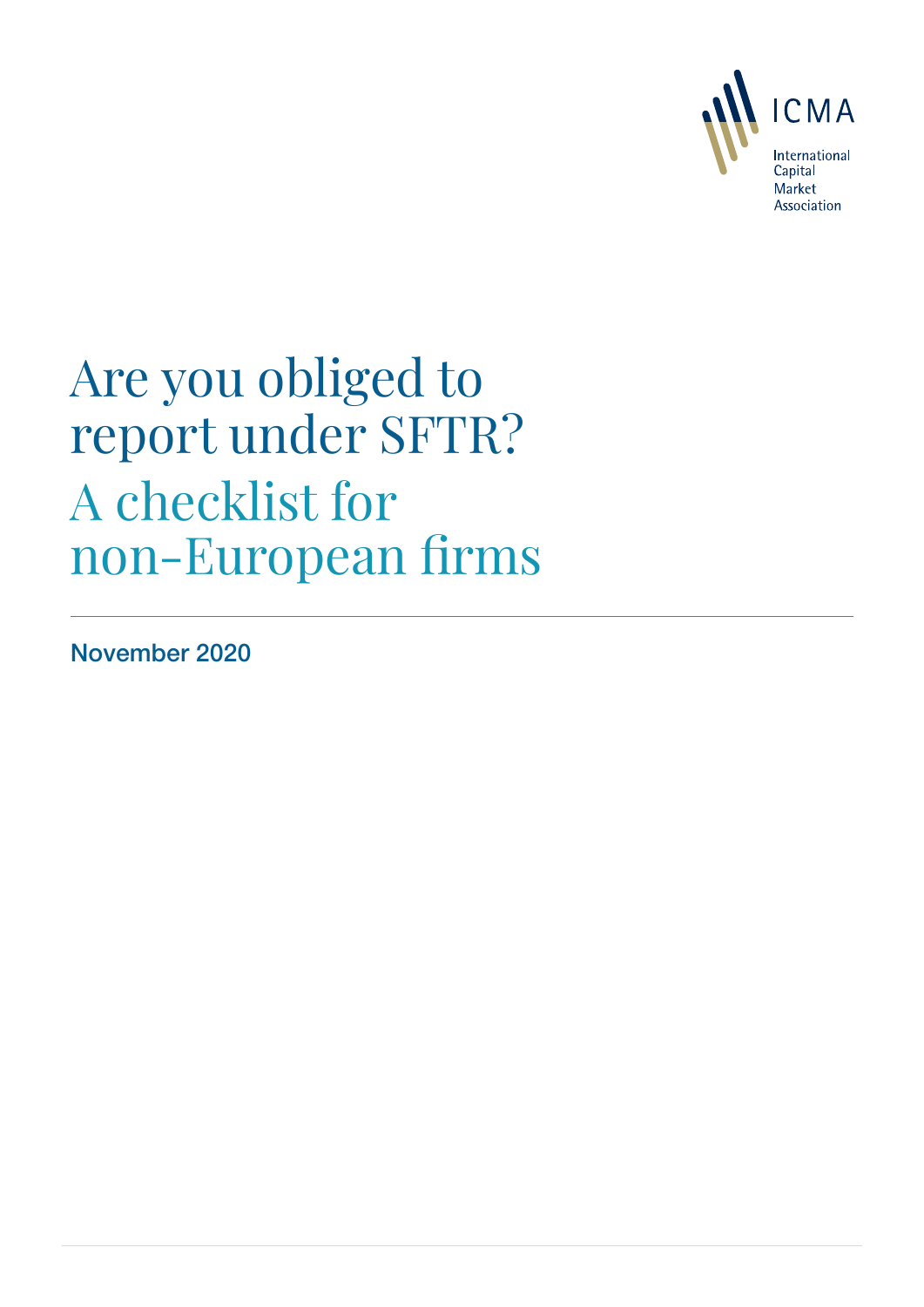# Introduction

### SFTR is the Securities Financing Transactions

**Regulation** of the EU. Among other things, it requires anybody within its scope to report:

- the conclusion, amendment and termination of every securities financing transaction (SFT);
- the details of each transaction and any changes; and
- the re-use of collateral

The reporting requirements started to apply on 13 July 2020, initially to sell-side firms, CCPs and CSDs and as of 12 October 2020 also to buy-side firms. Non-financial counterparties will have to start reporting in January 2021.<sup>1</sup>

Reports of transactions must be made to an authorized or recognized trade repository by T+1 and reports of collateral by S+1. SFTs include repurchase transactions and secured loans called repos, buy/sell-backs, securities lending and borrowing, commodities lending and borrowing, and margin lending. What this means is further explained in questions 3-6 below.

The "conclusion" of an SFT is taken to be the execution of a transaction, in other words, the creation of a contract by or on behalf of a principal. Some SFTs are executed by agents on behalf of principals. Agents have no reporting

obligation. However, the task of reporting (but not the regulatory responsibility) can be delegated to an agent, either the executing agent or a third-party service-provider.

In the case of funds which are authorized or recognized in the EU as UCITS or Alternative Investment Funds (AIF), the regulatory reporting responsibility is delegated to the managers, who cannot contract out of this responsibility (mandatory delegation). In the case of a small EU nonfinancial entity transacting an SFT with an EU financial entity, there is mandatory delegation to the latter.

SFTR specifies that the reporting obligations apply to any financial or non-financial SFT counterparty that is either **established in the EU** or established in a third country, if the SFT is concluded in the course of the operations of an EU branch of that counterparty. The first two questions below explain in more detail what this means. Please note that the same reporting requirements apply in the UK post-Brexit. The answers below should therefore be read accordingly for firms established or located in the UK. In January 2021, after the end of the transition period, firms in scope of UK SFTR will report to a UK-authorised trade repository.

[Further SFTR information and resources from icmagroup.org](https://www.icmagroup.org/Regulatory-Policy-and-Market-Practice/repo-and-collateral-markets/regulation/regulatory-reporting-of-sfts/)

# Q1 Are you "established" in the EU?

Under SFTR Article 3(5), "established" means:

- *a. if the counterparty is a natural person, where it has its head office;*
- *b. if the counterparty is a legal person, where it has its registered office;*
- *c. if the counterparty has, under its national law, no registered office, where it has its head office;*

If you are established within the jurisdiction of an EU member, you will have to report any SFTs which you have concluded as a principal, whether or not you have done so from within or from without the territory of a member of the EU.

You will therefore be subject to SFTR if you are a branch of an EU entity operating outside the EU, eg the Toronto branch of a bank incorporated in the Netherlands. And, of course, you will be subject to SFTR if you are a subsidiary incorporated in the EU.

1 Please note that this requirement only applies in the EU. Under the UK version of SFTR, the reporting obligations will not apply to non-financial counterparties, as the UK Government has clarified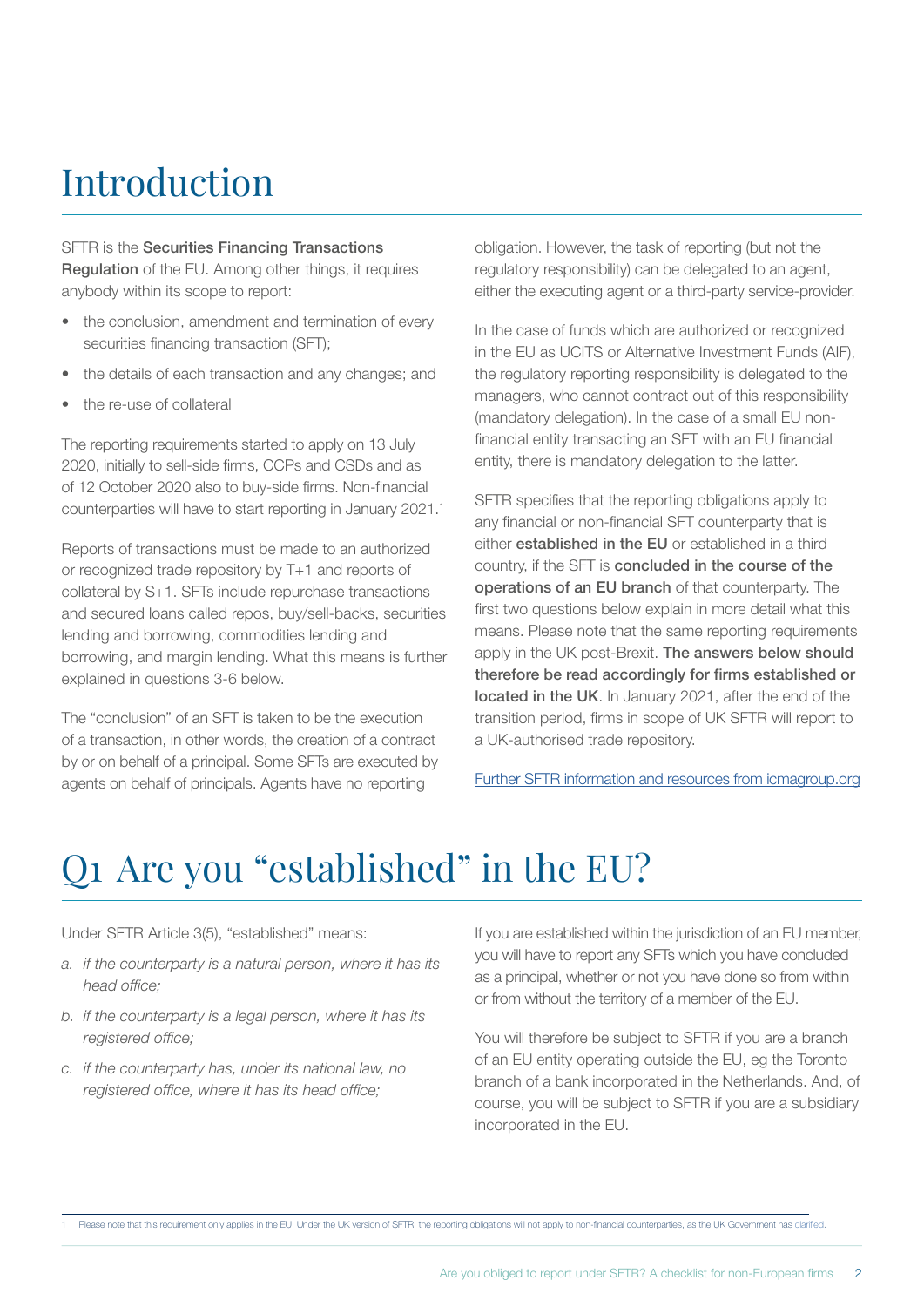# Q2 Are you located in the EU?

You may be subject to SFTR if you are a branch operating in the EU of an entity established outside the EU so-called "third-country" branches, eg the Frankfurt branch of a bank incorporated in Singapore). There has been some confusion as to whether and when third-country branches are subject to SFTR but the final position of the regulator is that such branches fall outside the scope of SFTR if the transactions with which they have been involved (in any capacity, eg sales) are booked with the parent entity. It is up to parties to interpret the meaning of "booking" but it would seem to mean the allocation of risk.

In the case of investment funds authorized or recognized in the EU as Alternative Investment Funds (AIF), regulators have clarified that the location of the AIF itself determines whether the entity is in scope for SFTR reporting, not the location of the respective investment manager (AIFM).

### Exclusions:

- Branches of non-EU legal entities involved in the transaction of SFTs which are booked with their non-EU parents.
- Managers (AIFM) established in the EU of AIFs located outside the EU.

### Q3 Do you transact repos?

You may be subject to SFTR if you transact repos. Repos include:

- "repurchase transactions" or the same or similar transactions under other names (eg "classic repos");
- "buy/sell-backs" or the same or similar transactions under other names (eg "simultaneas", "PCT", "recompras", etc);<sup>2</sup> and
- transactions called "repos" but collateralized by a security interest such as a pledge rather than by the transfer of legal title to the "collateral" (eg Chinese "pledged repos").

Repos can be collateralized by securities, other financial instruments or commodities.

### **Exclusions**

- Commodity repos do not have to be reported if they have commercial and non-financing objectives, in other words, if they are for industrial and operational purposes. Industrial purposes include "transportation and capacity needs". Operational purposes include:
	- Gas storage in line with "market practice" or to "industry standards" and including a sale and repurchase obligation.3
	- Transactions whereby the "quantity or characteristics" of the commodity to be repurchased are materially different to the commodity sold.
- Repos do not have to be reported if the counterparty is the ECB or an EU central bank (known collectively as members of the European System of Central Banks (ESCB)).

The definitions of repurchase transaction and buy/sell-back in SFTR are misleading. Among other things, SFTR defines a buy/sell-back as an undocumented SFT but the reporting requirements recognize that they are often documented. In practice, parties should report documented repos as repurchase transactions or buy/sell-backs on the basis of their own classification. 3 Note also that a repo against gas may also be reportable under SFTR by T+1 and, at the same time, under EU REMIT regulation by T+30.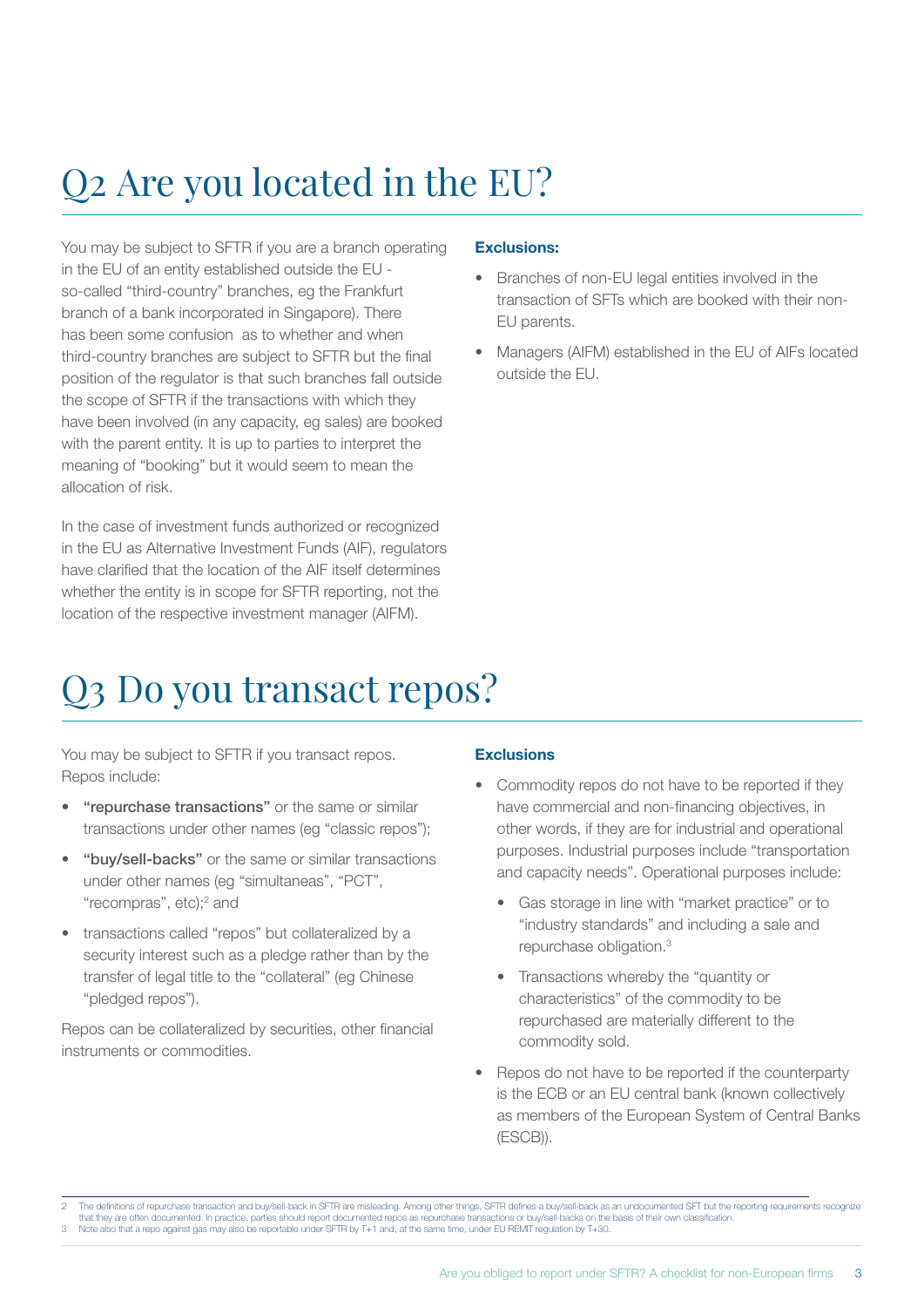### Q4 Do you transact securities lending or borrowing?

You may be subject to SFTR if you transact securities lending and borrowing. This is the temporary transfer to another party of securities including the right to dispose of those securities. Temporary means the agreement is either (1) for a fixed term agreed by the parties or (2) is open-ended and allows either party to terminate the "loan" by giving due notice. As part of the loan agreement, the borrower of the securities or other financial instruments is obliged to return the same or similar ("equivalent") assets. Securities loans can be uncollateralized but are usually collateralized by:

- securities or other financial instruments to which legal title is transferred;
- cash; or
- a security interest such as a pledge.

#### **Exclusions**

Securities lending and borrowing with a member of the ESCB (as explained under Q1).

### Q5 Do you transact commodities lending or borrowing?

You may be subject to SFTR if you transact commodities lending and borrowing. This is the temporary transfer to another party of a commodity and the right to dispose of that commodity, either (1) for a fixed period agreed by you and the other party or (2) subject to either party terminating the "loan" by giving due notice. As part of the loan agreement, the borrower of the commodities is obliged to return the same or similar ("equivalent") assets.

Commodities loans are usually collateralized by:

- securities or other financial instruments to which legal title is transferred;
- cash; or
- a security interest such as a pledge.

### **Exclusions**

Commodity securities lending and borrowing for operational and industrial purposes falls outside SFTR (as explained under Q1).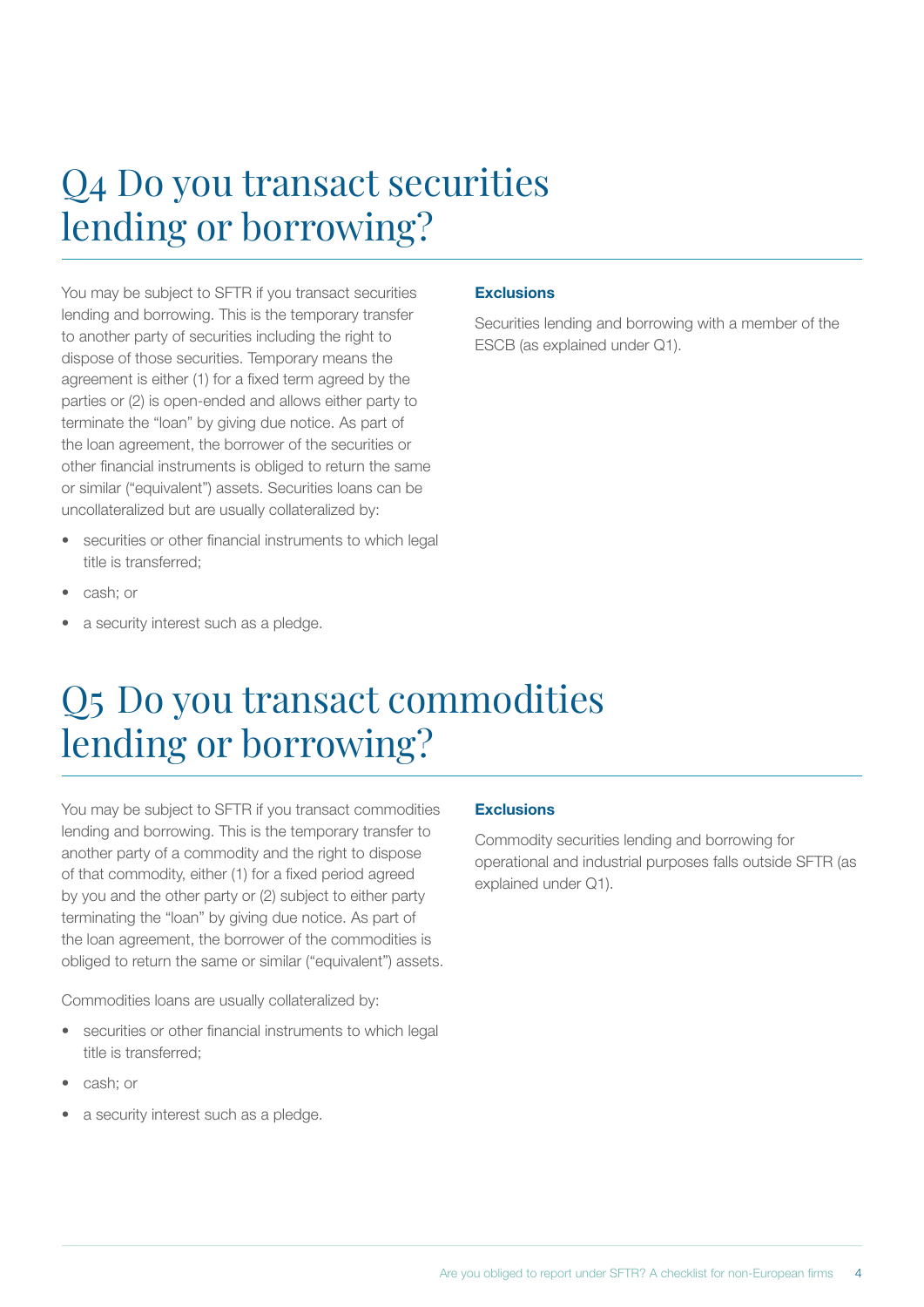# Q6 Do you engage in margin lending?

You may be subject to SFTR if you are involved in margin lending. This is defined as "transactions in which an institution extends credit in connection with the purchase, sale, carrying or trading of securities" but "does not include other loans that are secured by collateral in the form of securities". Collateralization is by a pledge of the borrower's securities. Margin lending essentially covers only "cash lending from prime brokers to their clients against collateral as part of a prime brokerage agreement".<sup>45</sup> However, this is a very broad definition and has had to be narrowed.

#### Exclusions

- Margin lending to retail and private clients, including *"Lombard loans and other forms of private banking"* to high net-worth individuals or *"legal structures built to optimize their investments"* but excluding autonomous trusts.<sup>67</sup>
- The wholesale financing of non-financial entities, not to make a profit on the securities, but *"where all or part of the proceeds of the loan is used to acquire shares in companies, or refinance previous loans made for those purposes"*, for example, in mergers and acquisitions, corporate restructuring, investing in infrastructure and other forms of syndicated corporate lending.<sup>8</sup> Reference is also made to the "financing of shares in unlisted companies in the context of privately negotiated transactions (infrastructure transactions, financing for the purchase of a group of subsidiaries, intra-group reorganization activities)" as well as the syndicated loans and other corporate loans used

for the "financing of shares in listed companies in the context of public transactions (mergers and acquisitions)" and other corporate actions such as "joint ventures, spin-offs and carve-outs, divestiture, reduction of capital, share buy-backs", where the purchase or sale of securities, in contrast to an SFT, is "to gain or reduce ownership of a business" for "a (non-financial) commercial purpose" and seeking to "directly influence the decision-making of the issuer of the security".

The use by custodians of liens to secure their daylight exposure through "intraday credit/overdraft facilities" that are sometimes offered as part of the "fails-curing" programmes to clients arising from settlement.

- 4 A 'prime broker' is defined as *"a credit institution, a regulated investment firm or another entity subject to prudential regulation and ongoing supervision, offering services to professional investors primarily*  to finance or execute transactions in financial instruments as counterparty and which may also provide other services such as clearing and settlement of trades, custodial services, securities lending, *customised technology and operational support facilities"*.
- 5 Prime brokerage margin lending is described as taking place *"on a portfolio basis, against a pool of collateral, by (re)using assets in the client's margin account as collateral. Clients may deposit or draw*  cash in different currencies from their account, implying that prime brokers may have simultaneous cash credits and debits with each client on their balance sheet. Margin lending is synonym of net cash debit in base currency, i.e. when the sum of cash debits and credits converted into the main currency of dealings with each client falls below zero. Margin loans may be extended and paid back several times per day, as real-time cash balances switch from positive to negative as a result of other prime brokerage services, such as securities dealing on behalf of clients. Therefore, margin lending is different *from other SFTs, as there is no transaction settlement or central clearing. Every day, clients receive information from their prime broker(s) about their exposures, short market value, estimated collateral*  re-use, margin requirements and margin financing, on a net position basis.
- 6 Such lending is seen as typified by a lack of the master agreements associated with SFTs and governed by instead by general consumer credit law. It is believed to be used typically for payments<br>unrelated to the initial i
- In an autonomous trust, the trustors may be personally liable for some debts incurred by the trustees on behalf of the trust

BESMA's Final Report implies the wholesale exclusion of non-financial entities. It says that SFTR applies only to "prime brokerage margin lending, i.e. cash lending from prime brokers to their clients against and bother an *some or all of the assets and collateral received from other transactions held by the prime broker used as collateral to secure the margin loan and the short market value"* (para.299).